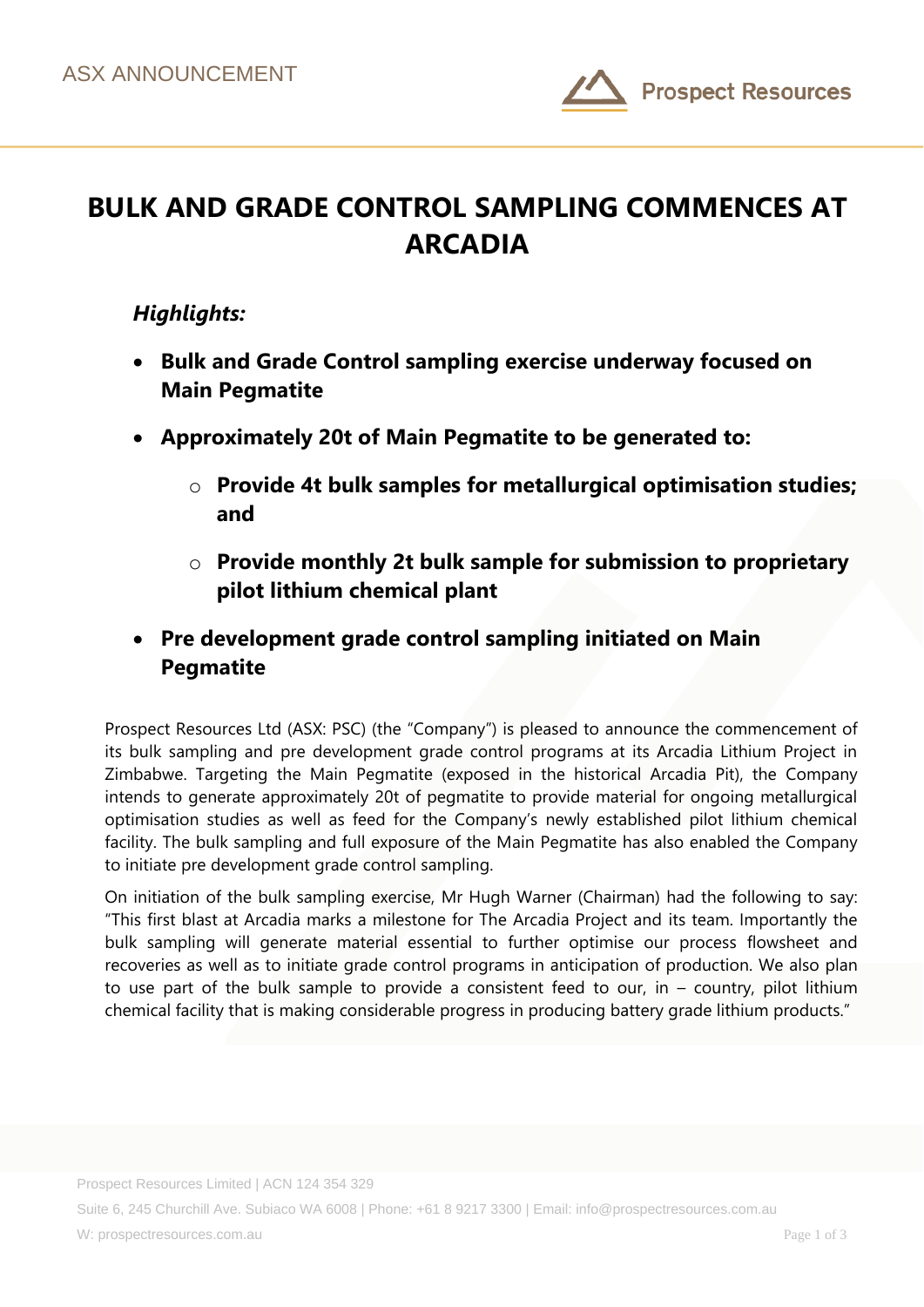



**Preparing for the first blast Blasted Main Pegmatite ready for stockpiling**

Virimai Mining was contracted to carry out blasthole drilling and blasting focused on the western end of the old Arcadia Pit where the Main Pegmatite is exposed. In order to generate the required 20t of material, three 1.2m wide benches are being developed to fully expose the 7m vertical thickness of the Main Pegmatite. From this, two 4 tonne bulk metallurgical test samples will be sent to Johannesburg and Western Australia for further metallurgical testing aimed at optimising the process flowsheet and to ultimately improve recoveries. The remaining 12t will be stockpiled and used to feed the Company's pilot lithium chemical facility at a rate of 2t per month over the next six months.

The first production samples are being generated as part of this exercise; both from the broken Main Pegmatite stockpile and the clean pit faces using a 1m x 1m resolution grid. In addition to providing the Company with check grades to reconcile against the results from the test work, the technical team is developing grade-control procedures that will be essential during full scale production.

## **For further information, please contact:**

**Hugh Warner Harry Greaves** 

Prospect Resources **Prospect Resources** Executive Chairman **Executive Director** 

Ph: +61 413 621 652 Ph: +263 772 144 669

Prospect Resources Limited | ACN 124 354 329

Suite 6, 245 Churchill Ave. Subiaco WA 6008 | Phone: +61 8 9217 3300 | Email: info@prospectresources.com.au

W: prospectresources.com.au Page 2 of 3